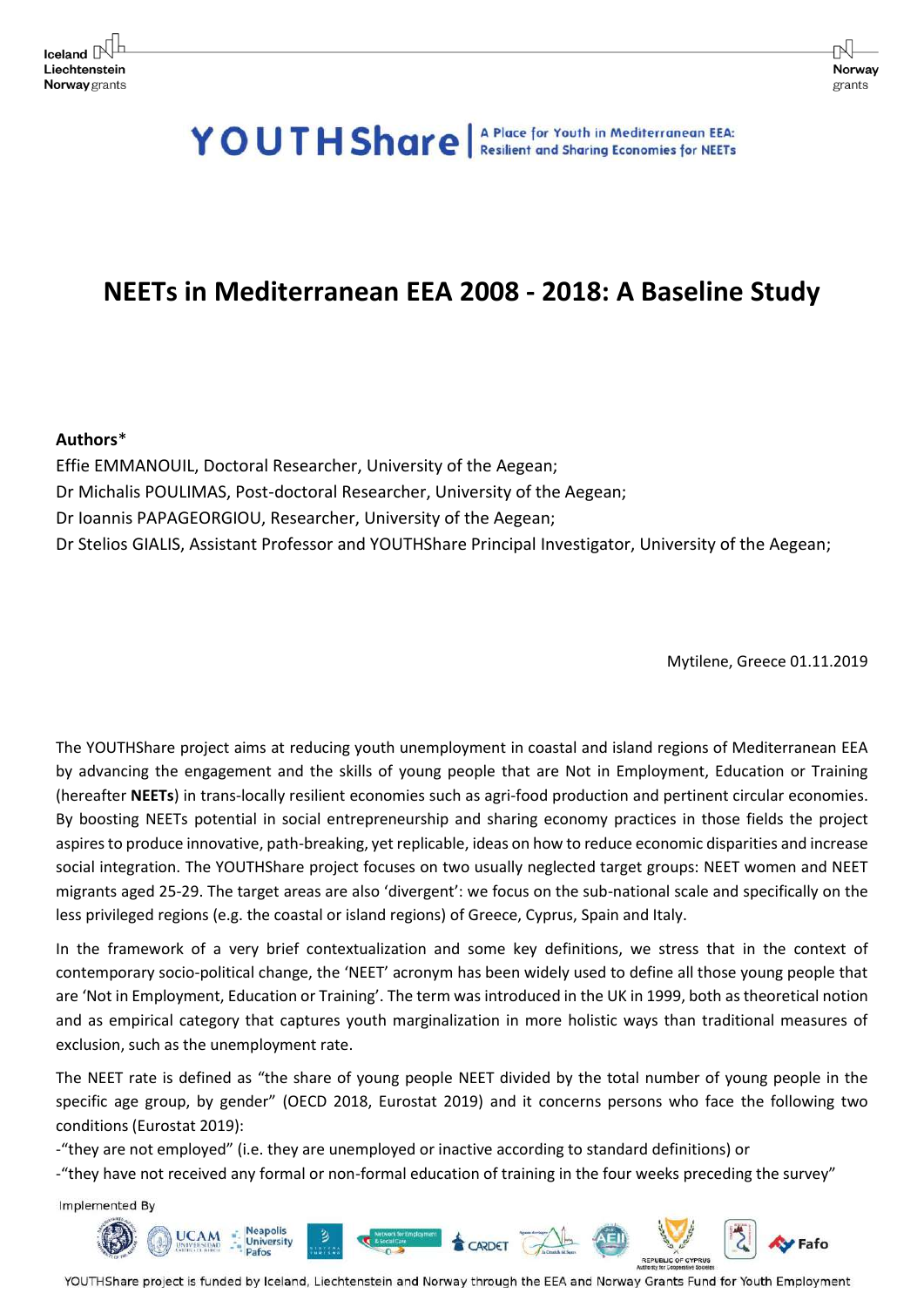Below, as a summary of the statistical data gathered and the analysis conducted so far, we present the change of the volumes and rates of NEETs within a relatively large period, namely between 2006 and 2018, across the crisis-hit regions of the Mediterranean EU. The data used for this analysis are mostly retrieved from Eurostat's Labour Force Survey series as well as from national reports regarding the implementation of the Youth Guarantee (YG) initiative, the latter being the most important contemporary policy response against the NEET phenomenon. In several cases we have claimed and analyzed microdata for the respective years. The raw statistical data used, and the figures or maps designed can be, upon request, provided to the FO in order to facilitate the baseline study in progress. Those presented below belong to a sample of our work so far.

Our main results, to date, reveal that the NEET population:

- i) is persistent and high in all study countries,
- ii) ii) it is higher in specific regions than in others,
- iii) iii) it has significantly, though unevenly, increased during the recent crisis,
- iv) iv) it is decreasing in the post-crisis period, approaching its pre-crisis volumes only in some countries,
- v) v) is unevenly divided between different age groups, among which the 25-29 is the bigger one,
- vi) vi) finally, it includes many more women and migrants than men and natives, in general.

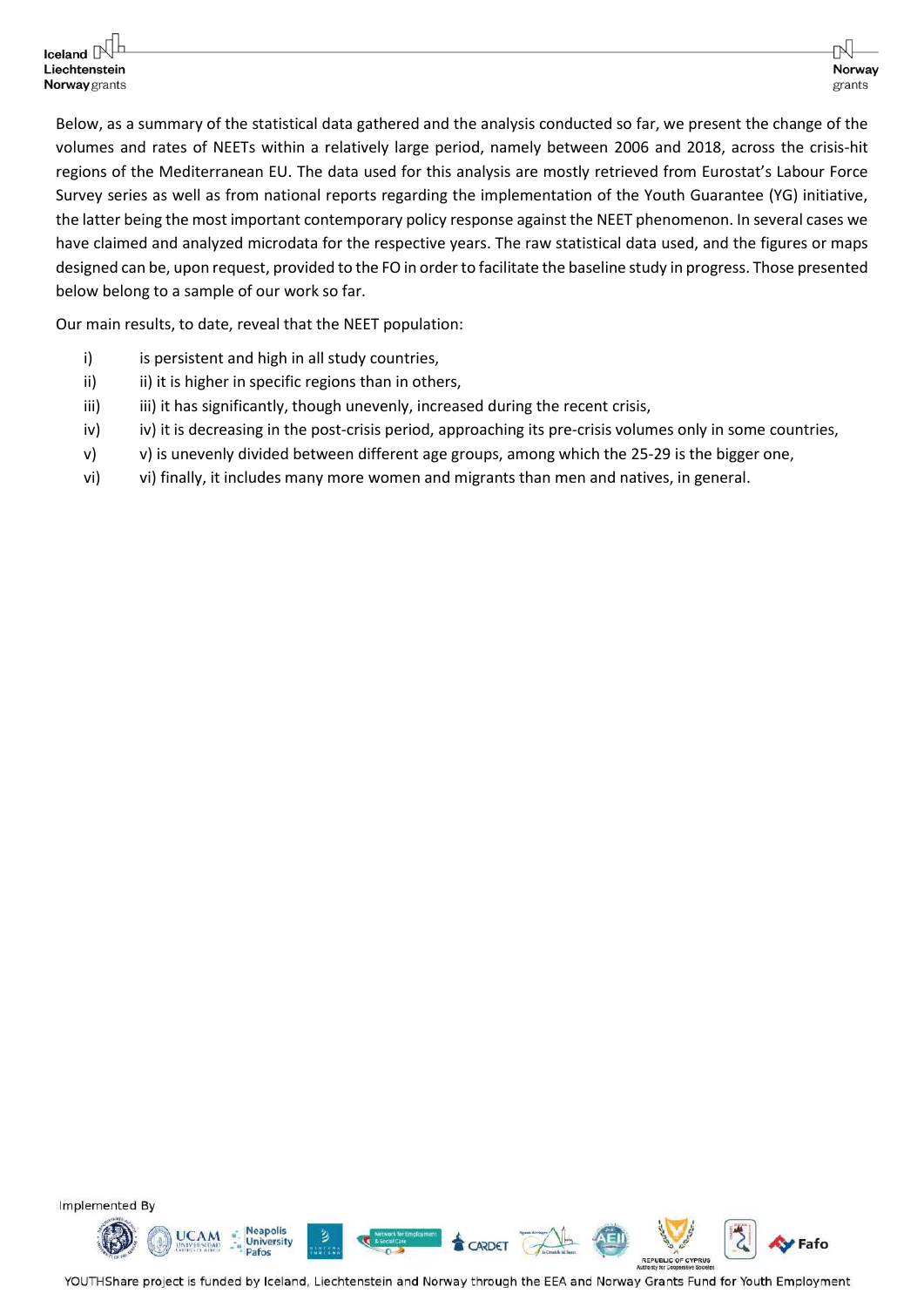\* Acknowledgement: The authors would like to acknowledge the valuable contribution of the research staff of the YOUTHShare partners, Neapolis University Pafos (Cyprus), Sistema Turismo (Italy), Universidad Catolica San Antonio de Murcia (Spain), for the collection of the data used in the present study.

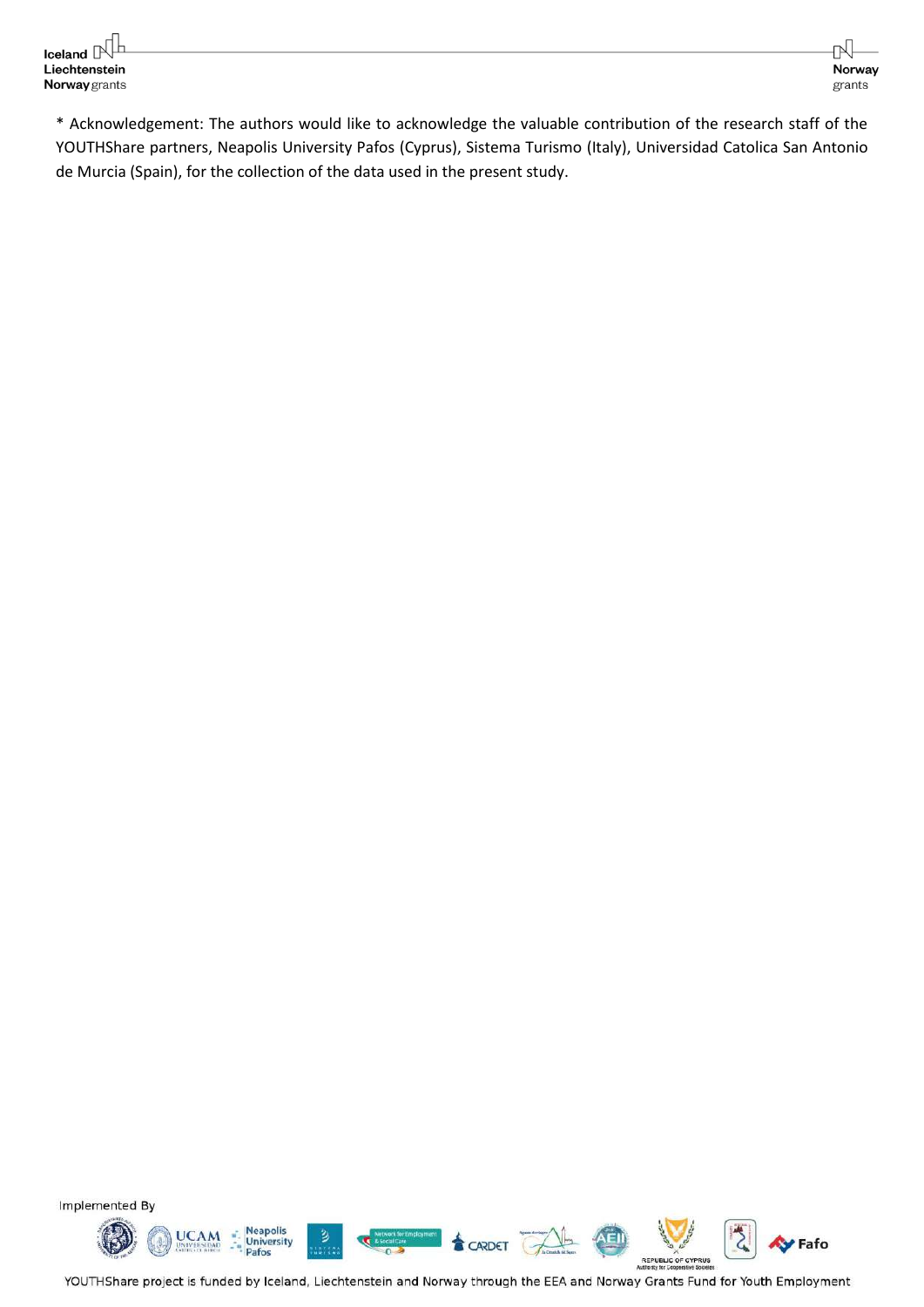# **A statistical snapshot of young NEETs in Cyprus: The paradox of a gender gap reversal**

The NEET population in the Cypriot social formation mainly follows a stable pattern of development for the age group of 15-19. On the contrary, the development for the age groups of 20-24 and 25-29 presents some fluctuations. Their population increases during the crisis (from 2006 to 2013) and then it falls (from 2013 up to to 2018). The maximum NEET rate is observed in 2013 (approx. 28% and 23% for 20-24 and 25-29, respectively) which underlies that the relatively older NEETs are the most affected ones.

Our analysis shows that in the post- crisis period, both the male and female NEET rates increased. Female NEETs, however, are currrenty slightly higher than male ones, especially in the 25-29 age group, even though males had higher rates between 2012 and 2014. A possible explanation for this 'gender gap reversal' paradox can be found in the higher job losses faced by women amid the turbulent years of the crisis.

Furthermore, available national data across all age groups (note that no regional data are analyzed for Cyprus since the whole country is a NUTS-II level region) demonstrate that the rise in NEET rates during the crisis is primarily driven by a high increase of the relative share of unemployed NEETs, while the relative share of inactive NEETs declines. This finding suggests that inactive NEETs and unemployed NEETs should be commonly treated as two separate groups that call for distinct and specialized policy interventions.

Considering all the above, our main conclusions for youth in Cyprus are the following:

- i) NEETs of the 20-24 and 25-29 age groups are strongly affected by the economic crisis in the country,
- ii) female NEETs face higher barriers when trying to find a job or entering any form of education, and
- iii) the relative share of unemployed NEETs within the total NEET population is increasing at a high pace, whereas the relative share of inactive NEETs is decreasing.







Fig. CY2 Division of NEETs into unemployed and inactive, 15-29, Cyprus, 2006-2018

| <b>NEETS 25-29</b> |        |                    |  |  |  |  |
|--------------------|--------|--------------------|--|--|--|--|
| Country            | 2018   | % change 2018-2008 |  |  |  |  |
| <b>Cyprus</b>      | 12.310 | 47%                |  |  |  |  |

Implemented By

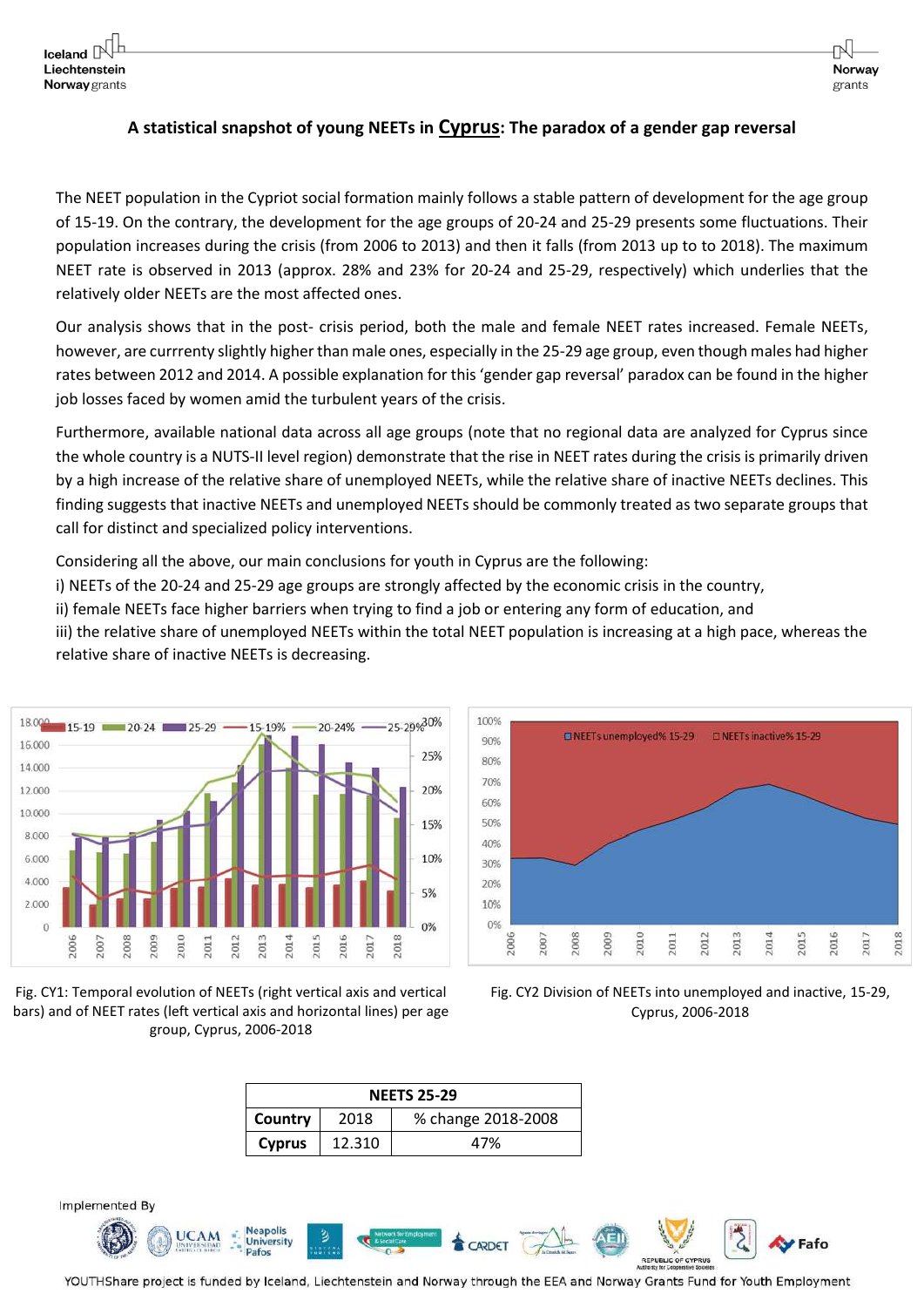# **Policy responses in Cyprus**

Norway

grants

#### **General Note on Policy Responses**

In order to confront the issues related to youth unemployment, early school leavers, labour mismatches resulting from inadequate skills, limited geographic mobility or inadequate wage conditions etc, the European Union supports its member states in achieving the goals of enhanced youth employability presented in the EU2020 strategy (European Commission, 2010). A salient key action of the latter strategy is the "Youth Guarantee" (hereafter **YG**) programme. All EU countries have committed to the implementation of the Youth Guarantee in the Council Recommendation of April 2013 in Luxembourg. The established "Youth Guarantee" is considered to be the most significant effort for assisting young people either to re – enter the labour market or to acquire education or training (Eurofound 2016). As the YG stongly suggests, all member states should " ensure that all young people under the age of 25 years receive a goodquality offer of employment, continued education, an apprenticeship or a traineeship within a period of four months of becoming unemployed or leaving formal education" (Council Recommendation of 22 April 2013:3).

Cyprus presented its Youth Guarantee Implementation Plan at the end of December 2013 and a National Action Plan (NAP) for youth was approved one year later. Government policies and institutions play an important role in moderating the impact of the economic recession and in facilitating the transition of young people to the labour market and education. The policy areas that have an impact on youth employment are the (a) macroeconomic and sectoral policies and their impact on job creation, (b) the education and training policies and their relevance to labour market requirements and (c) the labour market policies that bridge labour supply and demand gaps. (National Action plan for Youth employment in Cyprus, 2014-2017, 2014).

In 2016, only a discouraging 6.3% of the people exiting the YG are known to have undertaken an offer within 4 months of registration, even though this precentage is perhaps not properly estimated. During the same year the Cypriot YG scheme covered 23.8% of all NEETs aged under 25 years old. Only 14.1% of the people who left the YG in 2016 were known to be in a positive situation (employment or traineeships) 6 months after leaving, even though this percentage is again not a safe estimation, since 84.0% of the people who left the YG could not be tracked and included in the analysis. Finally, 46.3% of the people registered in the YG scheme during 2015 had been waiting for an offer for more than 4 months, which is a significant increase compared to previous years (23.3% in 2014 and 33.7% in 2015), probably caused by the recession that hit the country (Youth Guarantee of Cyprus 2018).



#### YG monitoring data 2016

Fig. CY3 YG monitoring data, 2016, Source: DG EMPL, YG monitoring database 2016

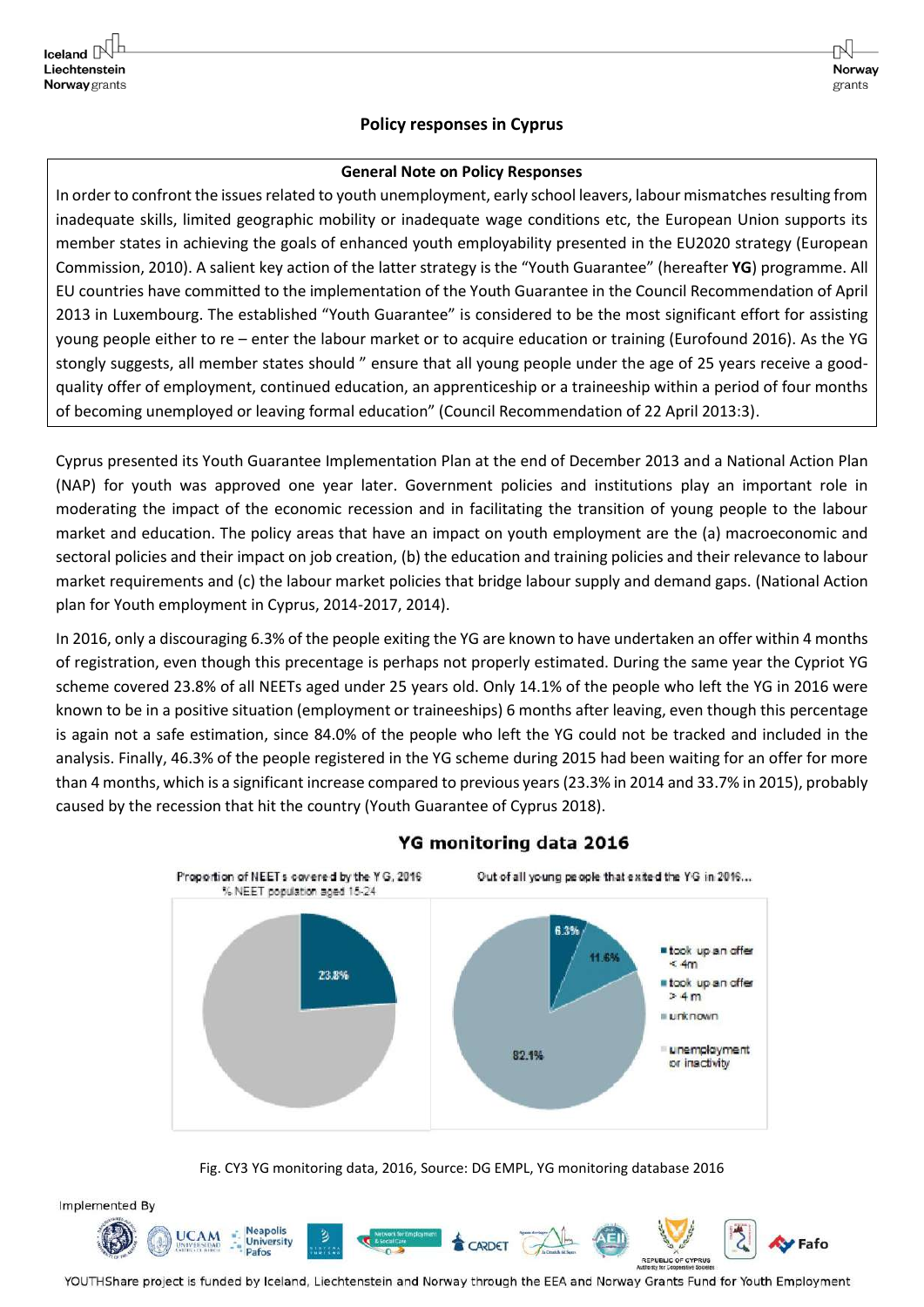#### **A statistical snapshot of young NEETs in Greece: the country that suffers from the highest NEET rates**

In Greece, the population aged 25 to 29 year old has been significantly reduced from about 800,000 to 600,000, mainly because young people migrated during the socio-economic crisis; whereas, in the other age groups in focus the decrease is more moderate. The most active part of the labour force left the country, leading to great loss of human capital. Equally, the NEET rates, particularly for those aged 25 to 29 years old, respectively rose from about 25% during 2006-2009 to about 40% in 2013 which further illustrates the immediate impact of the economic crisis.

The most vulnerable age group is the 25-29 year-olds; a group which always scores higher, compared to the 15-19 and 20-24 age groups. Notably, in the years 2011-2015, the NEET rate of that particular age group is even larger (or almost equal) to the sum of the other two age groups. Our data analysis suggests that NEET rates in both females and males present a similar pattern: a sharp increase from 2010 to 2013 and then a gradual decrease at a small pace. It must be noted that throughout the period of our study, the NEET rate for females is constantly about 10-15% higher than the NEET rate for males for the age group 25-29 (see also Map 1). This is partly explained by cultural reasons, since women in Greek society are engaged traditionally in family-caring roles. Also, we identified a large gap between the NEET rates of locals and migrants. Across the three countries (Greece, Italy and Spain), the migrant NEET rates are constantly 5%- 10% more than the local NEET rates. This result is in accordance with the literature review.

Turning to the spatial analysis of the NEET rates, the difference between metropolitan (e.g. Attica) and coastal areas (e.g. North Aegean) is tangible. Fig. GR2 presents the NEET rates by gender and region. More specifically, it is clear that the female NEET rates in the North Aegean are higher than the corresponding female NEET rates in Attica by about 25% especially after 2016. On the contrary, a spatial gap in the male NEET rate is not present. The NEET rates of males living in metropolitan areas reach the NEET rates of males living in coastal areas. As previously, the femalemale gap is also illustrated in this figure.

All the above facts lead to the following key conclusions:

i) the 25-29 age group holds the highest rate of all age groups, rising dramatically in the years of the economic crisis, ii) there is a female-male gap in the NEET rates which is more evident in countries like Greece and Italy,

- iii) there is a locals-migrants gap and
- iv) a metropolitan-coastal areas gap which is mainly observed in the female's group.





Fig. GR1: Temporal evolution of NEETs (right vertical axis and vertical bars) and of NEET rates (left vertical axis and horizontal lines) per age group, Greece, 2006-2018.

Fig. GR2: Temporal evolution of NEET rates per gender and region, selected Greek metropolitan and coastal/ island regions, 2006-2018.

|                                                                                          | <b>NEETS 25-29</b> |                                          |                 |                                           |                   |                                                                 |      |
|------------------------------------------------------------------------------------------|--------------------|------------------------------------------|-----------------|-------------------------------------------|-------------------|-----------------------------------------------------------------|------|
|                                                                                          | Country            | 2018                                     |                 | % change 2018-2008                        |                   |                                                                 |      |
|                                                                                          | Greece             | 167.799                                  |                 | 3%                                        |                   |                                                                 |      |
| Implemented By                                                                           |                    |                                          |                 |                                           |                   |                                                                 |      |
| <b>Neapolis</b><br><b>UCAM</b><br><b>University</b><br>CARDING A THE ANTIBOTIVE<br>Pafos | ತಿ<br>401421       | etwork for Employment<br>4 & Social Care | <b>S</b> CARDET | <b>Again Avilians</b><br>La Cinatula 64.5 | <b>CONSULTANT</b> | <b>REPUBLIC OF CYPRUS</b><br>Authority for Cooperative Societes | Fafo |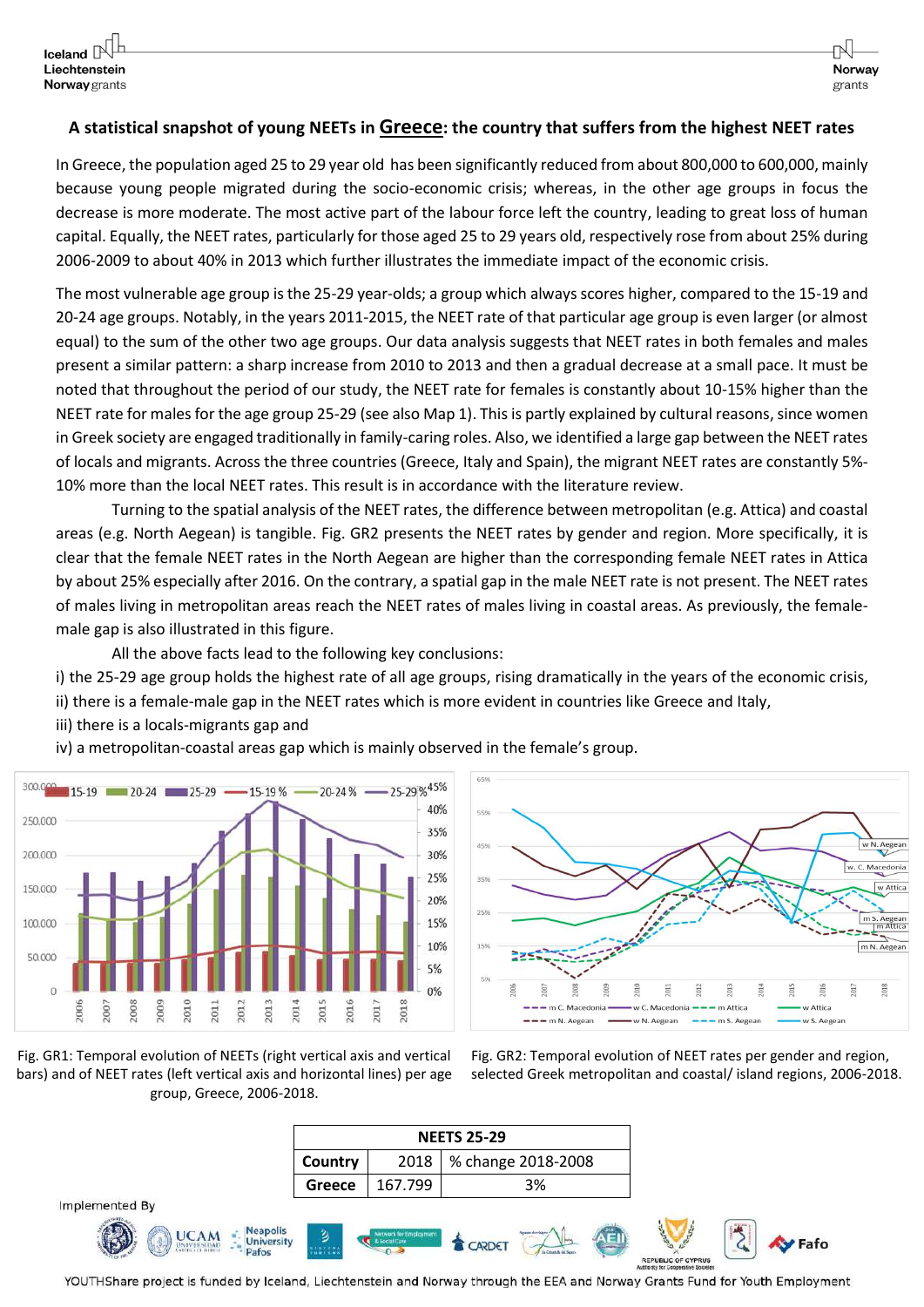#### **Policy responses in Greece**

Norway

grants

Greece submitted a Youth Guarantee Implementation Plan on December 31, 2013 which was updated in June 2014. The main service point for the implementation of the "Youth Guarantee" in the country is the Manpower Employment Organisation service.

Indicatively, some of the initiatives are:

- Development of "Second Chance" programs in secondary education (age group:18-24/1,500 beneficiaries)
- Training programs to enhance skills and qualifications of young persons in key sectors of the Greek economy (tourism; agriculture; new technologies; etc.) that will result in the certification of qualifications (age group:15- 24/ 15,000 beneficiaries)
- Internship Program with maximum duration of 6 months (age group:15-24/ 5,000 beneficiaries)
- Specific actions aimed to promote employment of youth with disabilities (age group:15-24)

The "Youth Guarantee" program is funded by two main types of financial resources; the Youth Employment Initiative (YEI) and the European Social Fund (ESF). The overall amount available for the implementation of the "Youth Guarantee" in Greece amounts to 260,000,000€ (Youth Guarantee Implementation plan, 2014).

According to the Youth Guarantee of Greece (2018), in 2015, only 26.4% of the people leaving the YG undertook an offer within the 4-month target, while in 2016, 46.1% of NEETs aged 15-24 were registered in the YG preparatory phase. This indicates a significant improvement in coverage of the YG compared to the previous year (33.9%). Also, this partly reflects the decrease of youth unemployment, therefore, the reduced percentage of unemployed NEETs (inactive NEETs were not taken into account ).



# YG monitoring data 2016

Fig. GR3 YG monitoring data, 2016, Source: DG EMPL, YG monitoring database 2016

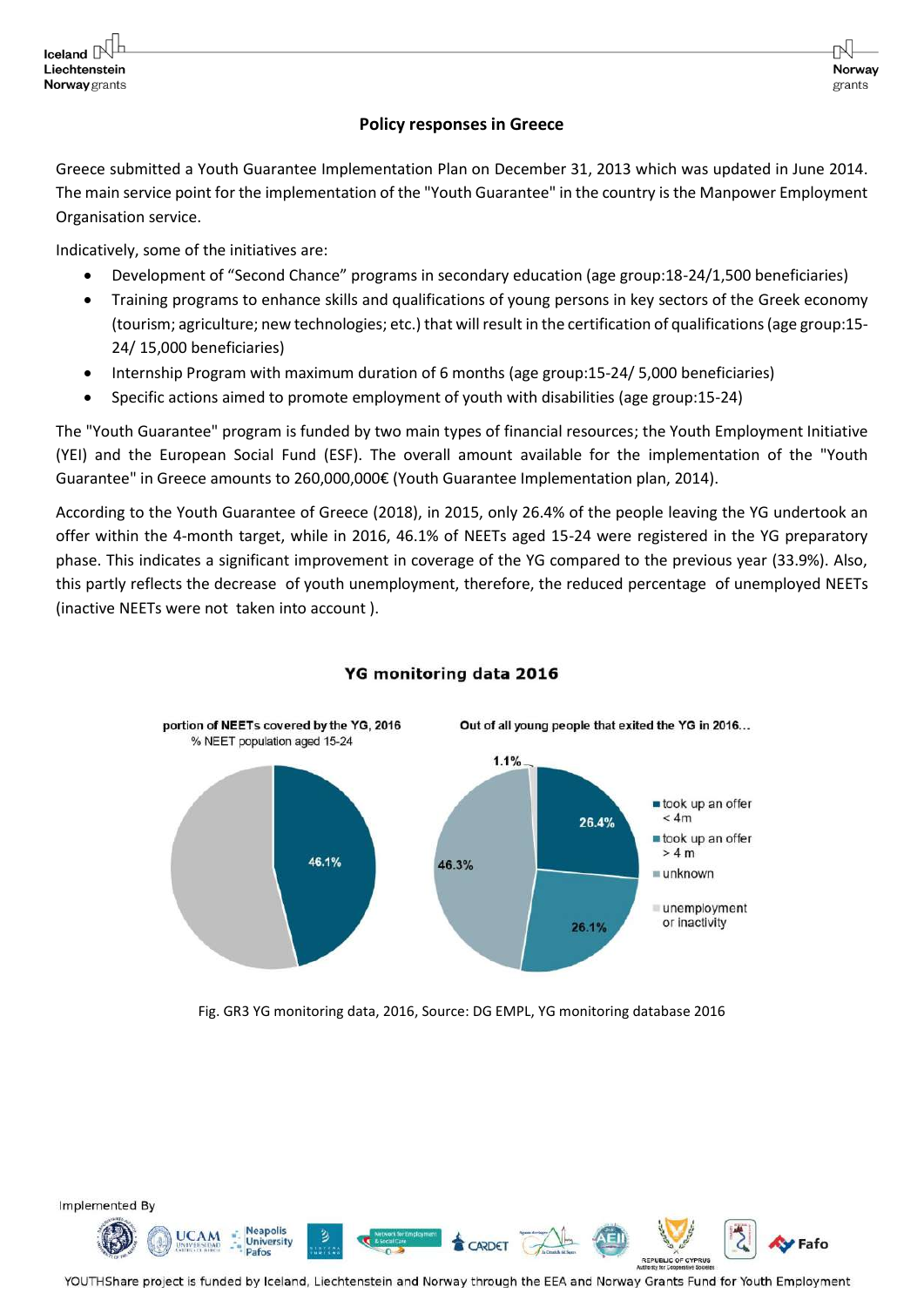# **A statistical snapshot of young NEETs in Spain: The crisis impact and the importance of rurality**

The Spanish NEET population follows a stable pattern of development from 2008 to 2018 for the 15-19 age group; It presents, though, a significant reduction for the groups of 20-29 age group. The maximum NEET rate was recorded in 2012-2013, when the 20-29 age group picked in comparison with the youngest age group (15-19). Before the crisis, the country's inactive NEETs were almost as many as the unemployed. However, during the recession most NEETs were unemployed, whereas recently an increment of inactivity is observed.

Females NEETs present, generally, higher rates than males. It needs to be stressed, though, that for a two-year period (2012-2013) male NEETs were more than females.

Turning the analysis to the migrants-locals NEET gap, it can be easily observed that the NEET rate for migrants is constantly about 10-15% higher than the NEET rate for locals for the 25-29 age group. The greatest divergence between the two NEET subgroups is marked in 2014 when the NEET rate for migrants was 20% higher than locals.

Combining spatial with gender analysis of NEET rates, it becomes clear that females in all study regions have higher rates than males. Females in Andalusia have the highest rates recorded at the study regions, whereas males living in the same region have high rates too (see also Map 1). On the contrary, males in Madrid, Cataluña and C. Valenciana have the lowest rates. Furthermore, just like Greece and Cyprus, in Spain the unemployment rates are higher than the inactivity rates among the 25-29 year-olds; while unemployment follows the economic cycle reaching a peak in 2013.







Fig. ES2: Temporal evolution of NEET rates per gender and region, selected Spanish metropolitan and coastal/ island regions, 2006-2018

| <b>NEETS 25-29</b> |         |                           |  |  |  |  |
|--------------------|---------|---------------------------|--|--|--|--|
| Country            |         | 2018   % change 2018-2008 |  |  |  |  |
| <b>Spain</b>       | 514.835 | $-15%$                    |  |  |  |  |



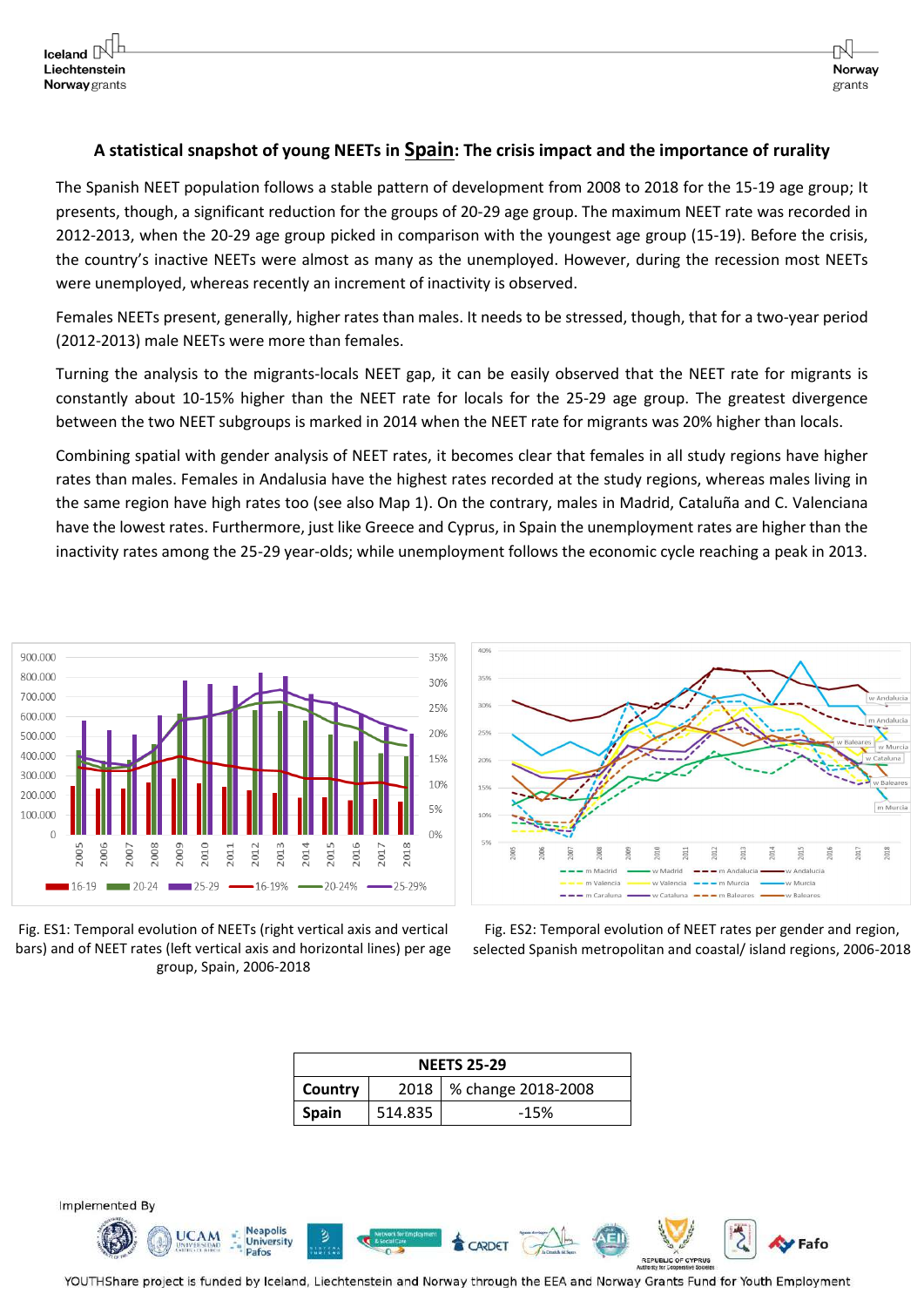#### **Policy responses in Spain**

Norway

grants

Spain presented a Youth Guarantee Implementation Plan on 19 December 2013 and the scheme started in July 2014. Although the majority of the EU Member States have implemented YG for young people under 25 years old, thirteen of them have extended the upper age limit of application to young people under 30 years old. Among those countries are Spain and Italy (Analysis of the Youth Guarantee in EU Member State, 2016).

In 2014, the YG was available to all people aged 16 to 25 years old and to persons aged under 30 years old who had more than 33% of disability. One year later, the age limit was increased to under 30 years old for all unemployed youth. The registration for the YG scheme for participants and employers happens by means of an online platform on the website of the spanish Ministry of Employment and Social Security (Youth Guarantee of Spain (2018).

In 2015, the percentage of NEETs that was covered by the spanish YG scheme was 10.7%, while in 2016 the rate of the NEET population that was covered by the same intervention was three times higher, namely 34% , indicating the embedded implementation of the programme and the progressive increase in the registration of participants. Trying to assess the YG for 2016, a large percentage (51.3%) of those leaving the YG were known to be in a positive situation 6 months after exit. This percentage is higher than the percentage of registrees who left the YG and were in a positive situation 6 months after exit in 2015. Also, in 2016, 73.4% of young people aged 15-24 were in the YG preparatory phase beyond the 4-month target. This may be the result of the design of the scheme, its progressive successful implementation, and the progressinve increase in the registration of the participants (Youth Guarantee of Spain (2018).

The promotion of entrepreneurship is one of the basic policies that aims towards activation and re-integration in employment. A large percentage (78%) of the budget was used for measures promoting entrepreneurship and motivation to employers for hiring unemployed youth, while the remaining (22%) was invested in training and employability activities. However, there are important differences regarding the implementation and fostering of YG among the regions. In the period 2014-2015, Navarra spent the largest share of its allocated budget (90.9%), followed by Asturias (64.8%), Cataluña and Melilla (around 40%), the Balearic Islands (18.2%), Aragón (18.4%) and Galicia (13.72%). The other regions have spent less than 10% of their total budget allocation (Spanish National Youth Guarantee Implementation Plan 2013).



#### YG monitoring data 2016

Fig. ES3 YG monitoring data, 2016, Source: DG EMPL, YG monitoring database 2016

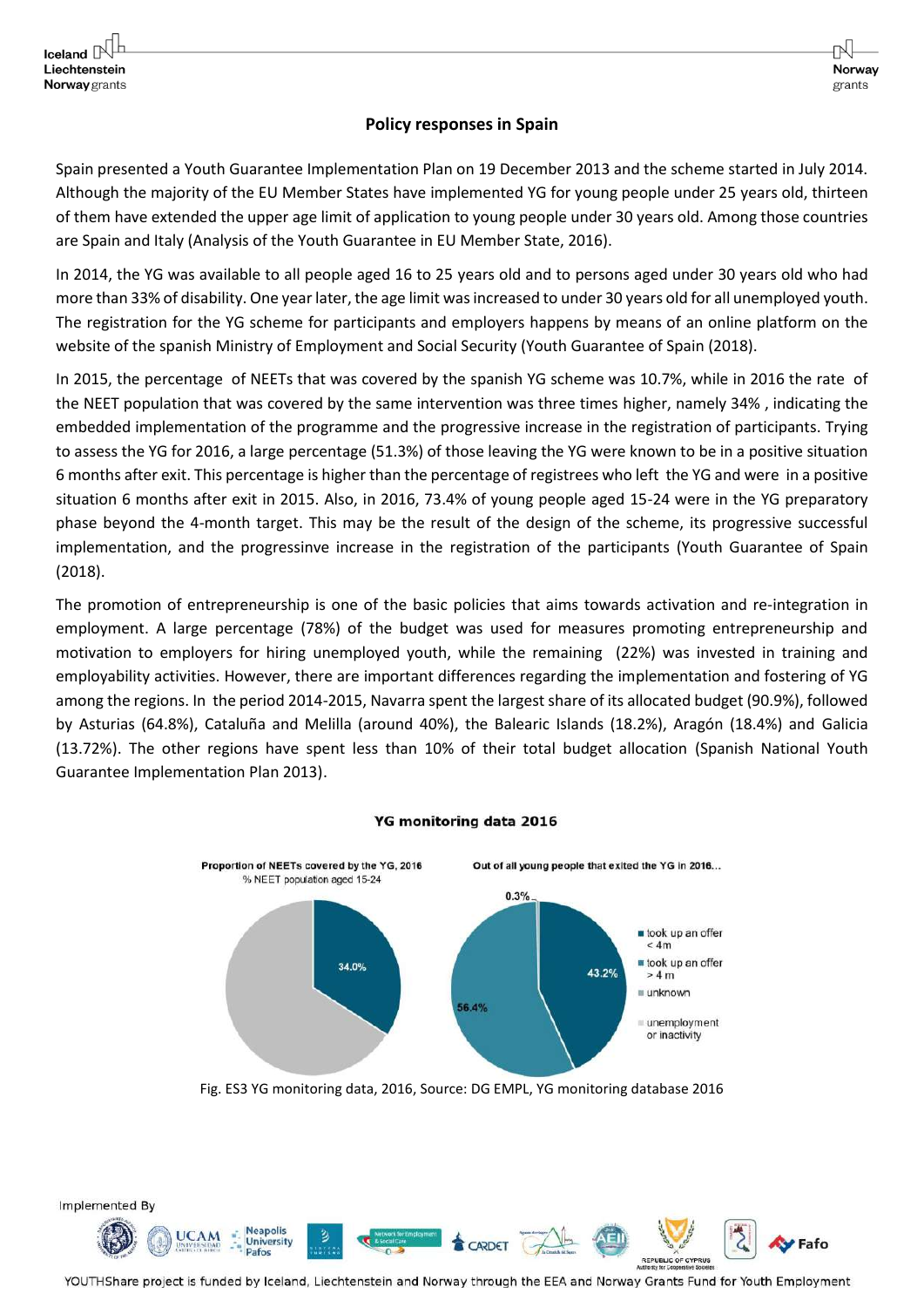#### **A statistical snapshot of young NEETs in Italy: The North - South gap and inactivity**

Young NEET population in Italy remains almost stable during the study years (2008-2018), even though a slight decrease is observed in 2013 for the 25-29 age group; nonetheless, no significant population decrease has occurred. This development may be the result of internal migration from the southern regions to the northern and more developed regions of the country as well as the more contained impact of the crisis compared to other southern countries (e.g Greece).

Female NEET rates are higher compared to male NEET rates during the whole study period (2008-2018). More specifically, in 2008, the gender gap regarding NEET rates was approximately 12%. Since 2014 the gender gap has increased and reached about 20% (see also Map 1). This can be partly explained by cultural reasons underpinning a society in which women are traditionally engaged in family-caring roles, a common practice in southern European countries. The most vulnerable group since 2014 has been the 25-29 age group, while in previous years, namely, for the period 2008-2013, the 20-24 age group had the higher NEET rates. Since 2014 a slow but steady recovery has been observed (see also Map 2) which is related to the economic recovery of the country.

In contrast with other countries under study, the rates of the economically inactive people in education present an almost stable development for all age groups in Italy, throughout the periofd in focus. Unlike other countries, there appears no tendency of studies extention due to the competitive labour marker and the difficulties in entering there. Thus, inactive NEETs constitute a structural issue. Their rates are higher than the unemployment in the 25-29-age group and no clear pattern of correlation with business cycle could be identified (as Eurofound 2016 also mentions).

Turning to the spatial analysis of the NEET rates, we can see the difference between metropolitan (e.g. Lazio) and insular areas (e.g. Sicily). Women in the South, namely in Sicily and Campania hold the highest rates of female NEETs, while women and men in Lombardy have the lowest rates. Female NEET rates in Sicily are higher than the corresponding NEET rates in Lazio or Lombardy with a difference of approximately 20% and 40% respectively in 2018. In conclusion,

i) the 25-29 age group presents higher NEET rates compared to other age groups since 2014, and NEET rates rose dramatically during the years of the economic crisis,

ii) there is a significant female-male gap in the NEET rates mainly in the less developed regions of the country, iii) there is a metropolitan-coastal gap, which is mainly observed in the case of female NEETs.







Fig. ES2: Temporal evolution of NEET rates per gender and region, selected Italian metropolitan and coastal/ island regions, 2006-2018

|                                                              | <b>NEETS 25-29</b> |                      |               |                       |  |                    |                |  |
|--------------------------------------------------------------|--------------------|----------------------|---------------|-----------------------|--|--------------------|----------------|--|
|                                                              | Country            | 2018                 |               | % change 2018-2008    |  |                    |                |  |
|                                                              | Italy              | 961.824              |               | 55%                   |  |                    |                |  |
| Implemented By                                               |                    |                      |               |                       |  |                    |                |  |
| <b>Neapolis</b><br><b>UCAM</b><br><b>University</b><br>Pafos | $\mathbf{B}$       | <b>A Social Care</b> | <b>GARDET</b> | <b>Again Avilians</b> |  | REPUBLIC OF CYPRUS | <b>Sy</b> Fafo |  |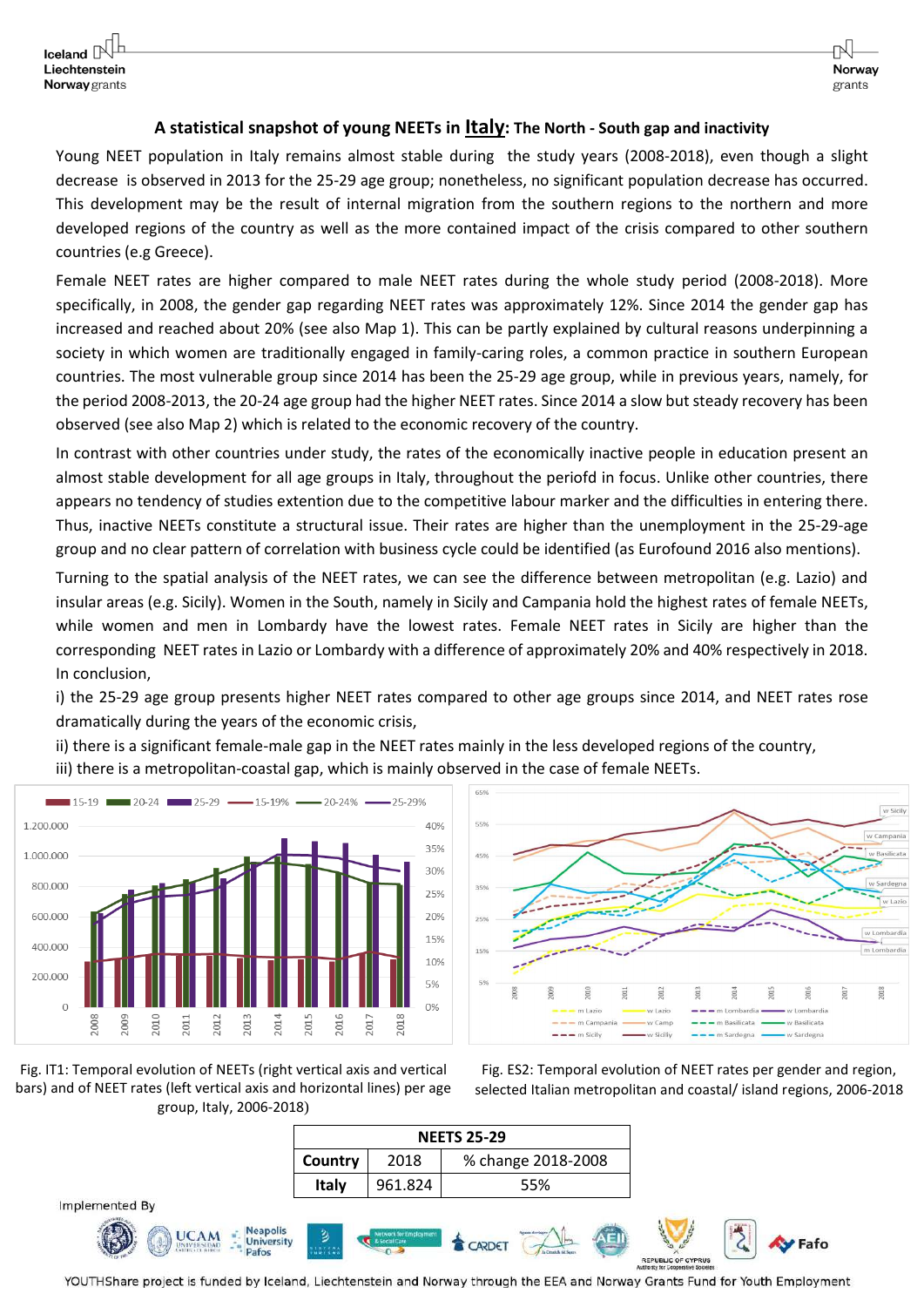# **Policy responses in Italy**

Norway

grants

Italy presented a Youth Guarantee Implementation Plan on 23 December 2013 and the scheme started in May 2014. Italy would receive resources of approximately 567 million €, under the Youth Employment Initiative (YEI). Another 567 million € from the European Social Fund (ESF) would be added, in addition to the national co-financing, estimated at 40%. The overall availability of the Program would therefore be approximately 1,513 million € (Youth Guarantee Impementation plan, 2013).

According to The Youth Guarantee Italy (2018), in 2016, a significant percentage (60.6%) of young people leaving the Italian YG scheme undertook an offer within 4 months of registration. In the meantime, 75.2% of the young people during the same year had been waiting for an offer for more than 4 months, revealing a progressive accumulation of young people whose needs are not met in time.

Coverage of the NEET population has improved in 2016, compared to two years earlier, but was still low (14.1%). Registration, through an online portal, is voluntary. Young people registered to the Public Employment Services (PES) but not in the YG, may still receive an offer or benefit from national or regional measures but are not included in the data (Youth Guarantee Italy, 2018).

In 2016, a large percentage (58.0%) of those who left the scheme, was known to be in a positive situation 6 months afterwards. The percentage is underestimated since positive personal developmentssuch as non-subsidised education and self-employment measures cannot be monitored after exiting the YG (Youth Guarantee Italy, 2018).

# **Methodological note on the impact study conducted by YOUTHShare project**

In YOUTHShare project, we aspire to assess the Youth Guarentee for the study countries (Greece, Cyprus, Spain and Italy) for several years and to provide an integrated estimation of the implemented policies related to it. Specifically, we are going to use the Indicator Framework for Monitoring the Youth Guarantee (2017). According to the Framework, the methodology and the indicators for monitoring the implementation and the results of the Youth Guarantee comprise three levels of monitoring; i) Aggregate Monitoring: Macroeconomic Indicators, ii) Direct monitoring of YG delivery, iii) Follow-up of individuals who have exited the YG preparatory phase. The data will be derived from the Youth Guarantee Offices of each study country (Greece, Cyprus, Spain and Italy).



# YG monitoring data 2016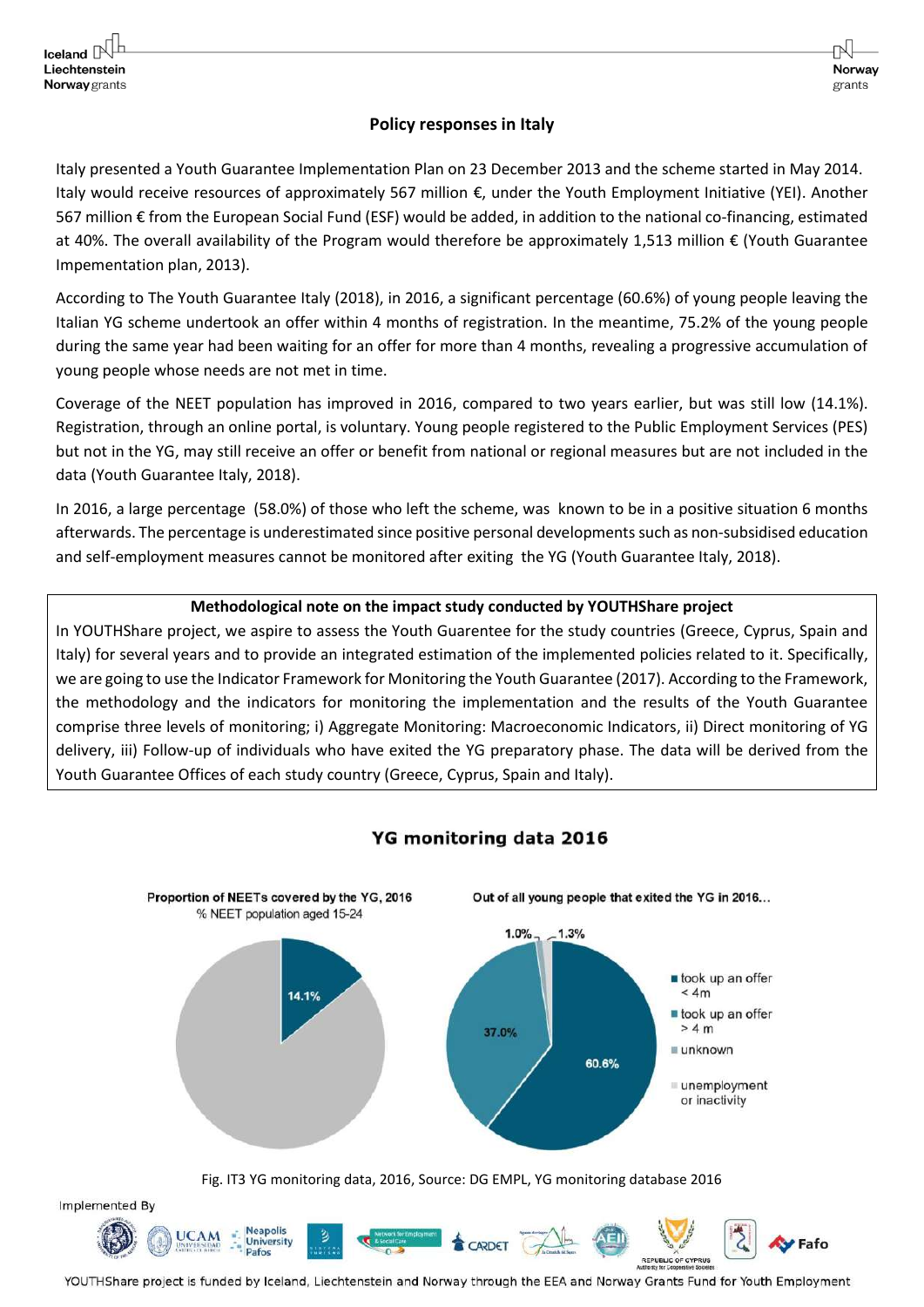# **Indicative references for all four countries/ reports**

Norway

grants

Fafo

REPUBLIC OF CYPRUS

- 1. Employment, Social Affairs & Inclusion, The Youth Guarantee country by country (2018) Cyprus/Greece/Spain/Italy<https://ec.europa.eu/social/main.jsp?catId=1161&langId=en> (Accessed on 10 August 2019)
- 2. Employment, Social Affairs & Inclusion (2016) Analysis of the Youth Guarantee in EU Member States https://ec.europa.eu › social › BlobServlet (Accessed on 29 October 2019)
- 3. Mascherini, M., & Ledermaier, S. (2016). *Exploring the diversity of NEETs*. Luxembourg: Publications Office of the European Union Eurofound 2016
- 4. European Commission (2010) Communication from the Commission Europe 2020 A strategy for smart, sustainable and inclusive growth. [https://ec.europa.eu/eu2020/pdf/COMPLET%20EN%20BARROSO%20%20%20007%20-](https://ec.europa.eu/eu2020/pdf/COMPLET%20EN%20BARROSO%20%20%20007%20-%20Europe%202020%20-%20EN%20version.pdf) [%20Europe%202020%20-%20EN%20version.pdf](https://ec.europa.eu/eu2020/pdf/COMPLET%20EN%20BARROSO%20%20%20007%20-%20Europe%202020%20-%20EN%20version.pdf) (Accessed on 15 March 2019)
- 5. Eurostat (2019), Glossary: Young people neither in employment nor in education and training (NEET) https://ec.europa.eu/eurostat/statistics/explained/index.php/Glossary:Young\_people\_neither\_in\_employm ent nor in education and training (NEET) (Accessed on 05 February 2019)
- 6. Ministero del lavoro e delle politiche sociali Piano di attuazione italiano della Garanzia per i Giovani (Youth Guarantee Implementation Plan, 2013) <file:///d:/Users/geoma17006/AppData/Local/Temp/YG%20implementation%20plan%20in%20Italy.pdf> (Accessed on 29 October 2019)
- 7. Ministero di empleo y seguiridad Social Spanish National Youth Guarantee Implementation Plan (2013) [file:///d:/Users/geoma17006/AppData/Local/Temp/YG%20implementation%20plan\\_ES.pdf](file:///d:/Users/geoma17006/AppData/Local/Temp/YG%20implementation%20plan_ES.pdf) (Accessed on 29 October 2019)
- 8. Ministry of Labour, Social Security and Welfare, Directorate of Employment, Greek Youth Guarantee Implementation plan (2014)<https://www.ypakp.gr/uploads/docs/8338.pdf> (Accessed on 29 October 2019)
- 9. National Action plan for Youth employment in Cyprus, 2014-2017 (2014) <https://www.structuralfunds.org.cy/uploadfiles/e-Library/NationalActionPlan-for-YouthEmployment.pdf> (Accessed on 29 October 2019)
- 10. OECD (2018), Youth not in employment, education or training (NEET) (indicator) doi: 10.1787/72d1033a-en (Accessed on 05 February 2019)
- 11. Official Journal of the European Union (2013), Council Recommendation of 22 April 2013 <https://eurlex.europa.eu/LexUriServ/LexUriServ.do?uri=OJ:C:2013:120:0001:0006:EN:PDF>
- 12. Directorate General for Internal Policies, Policy department, Economic and Scientific Policy A, Social and Employment Policies in Spain (2017)
- 13. YOUTHShare project Newsletter #2 [http://www.youthshare-project.org/wp](http://www.youthshare-project.org/wp-content/uploads/2019/09/YOUTHShare-Newsletter2-EN.pdf)[content/uploads/2019/09/YOUTHShare-Newsletter2-EN.pdf](http://www.youthshare-project.org/wp-content/uploads/2019/09/YOUTHShare-Newsletter2-EN.pdf) (Accessed on 01 November 2019)
- 14. Official Statistical Agencies:
	- a. Eurostat, [www.ec.europa.eu/eurostat](http://www.ec.europa.eu/eurostat)
	- b. National Statistic Agency of Greece (ELSTAT), [www.statistics.gr](http://www.statistics.gr/)
	- c. National Statistic Agency of Spain (INE), [www.ine.es](http://www.ine.es/)
	- d. National Statistic Agency of Italy (Istat), [www.istat.it](http://www.istat.it/)

Implemented By



YOUTHShare project is funded by Iceland, Liechtenstein and Norway through the EEA and Norway Grants Fund for Youth Employment

**CARDET**